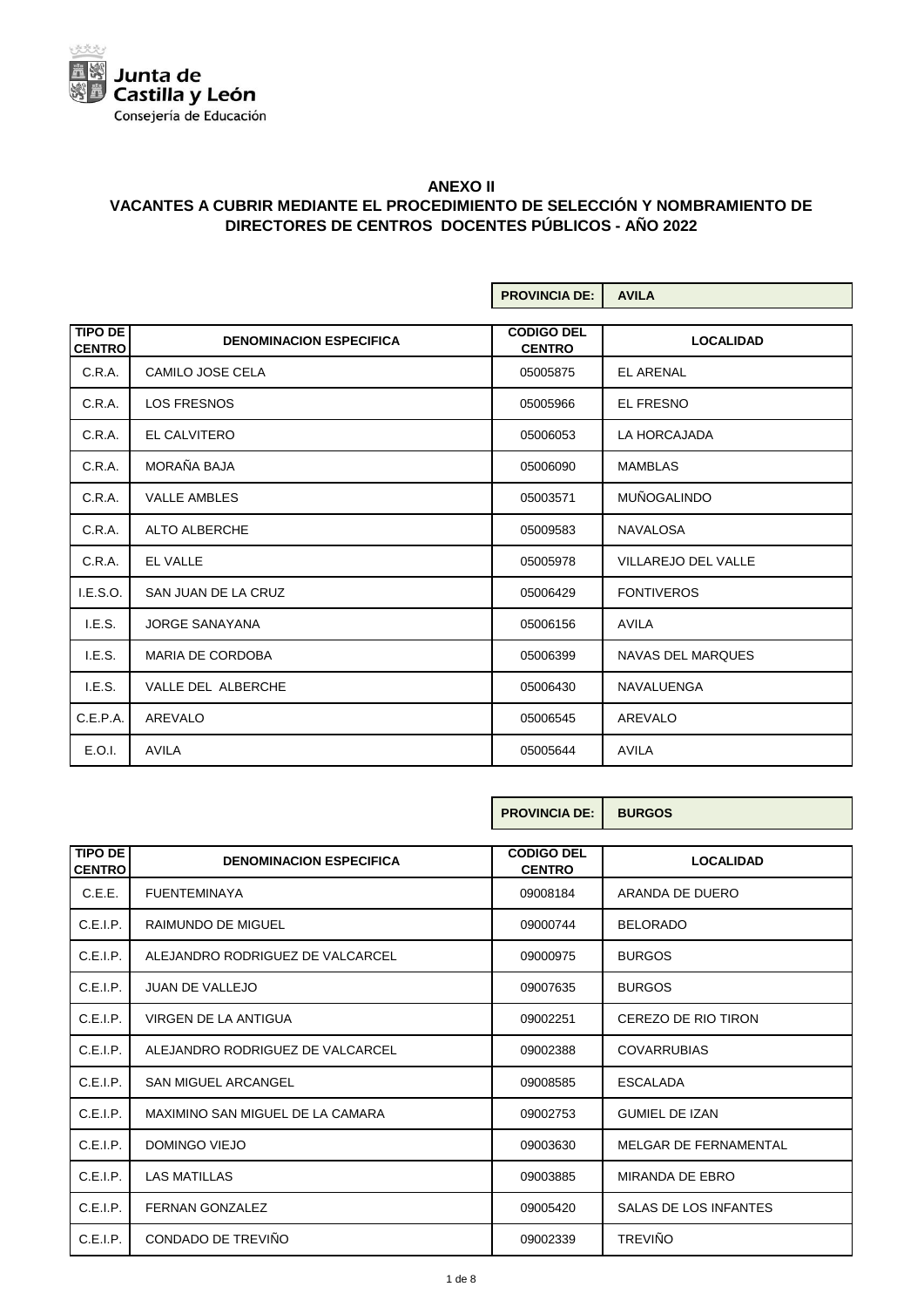

|                                 |                                | <b>PROVINCIA DE:</b>               | <b>BURGOS</b>          |
|---------------------------------|--------------------------------|------------------------------------|------------------------|
| <b>TIPO DE</b><br><b>CENTRO</b> | <b>DENOMINACION ESPECIFICA</b> | <b>CODIGO DEL</b><br><b>CENTRO</b> | <b>LOCALIDAD</b>       |
| C.E.I.P.                        | <b>GLORIA FUERTES</b>          | 09012281                           | VILLALBILLA DE BURGOS  |
| I.E.S.                          | <b>VELA ZANETTI</b>            | 09008366                           | ARANDA DE DUERO        |
| I.E.S.                          | FELIX RODRIGUEZ DE LA FUENTE   | 09001815                           | <b>BURGOS</b>          |
| I.E.S.                          | <b>VALLE DEL ARLANZA</b>       | 09007696                           | LERMA                  |
| I.E.S.                          | TIERRA DE ALVARGONZALEZ        | 09005021                           | QUINTANAR DE LA SIERRA |
| C.E.P.A.                        | <b>REAL AQUENDE</b>            | 09008275                           | MIRANDA DE EBRO        |
| C.P.M.                          | RAFAEL FRÜHBECK                | 09012151                           | <b>BURGOS</b>          |

|                                 |                                | <b>PROVINCIA DE:</b>               | <b>LEON</b>                 |
|---------------------------------|--------------------------------|------------------------------------|-----------------------------|
| <b>TIPO DE</b><br><b>CENTRO</b> | <b>DENOMINACION ESPECIFICA</b> | <b>CODIGO DEL</b><br><b>CENTRO</b> | <b>LOCALIDAD</b>            |
| C.E.I.P.                        | SAN JOSE DE CALASANZ           | 24000618                           | BAÑEZA (LA)                 |
| C.E.I.P.                        | <b>LAS ALAMEDAS</b>            | 24008046                           | <b>DEHESAS</b>              |
| C.E.I.P.                        | <b>SAN ISIDORO</b>             | 24005495                           | <b>LEON</b>                 |
| C.E.I.P.                        | <b>CERVANTES</b>               | 24005719                           | <b>LEON</b>                 |
| C.E.I.P.                        | ANTONIO GONZALEZ DE LAMA       | 24005896                           | <b>LEON</b>                 |
| C.E.I.P.                        | <b>VILLA ROMANA</b>            | 24022249                           | <b>NAVATEJERA</b>           |
| C.E.I.P.                        | TEODORO MARTINEZ GADAÑON       | 24010016                           | SAN ANDRES DEL RABANEDO     |
| C.E.I.P.                        | <b>SANTA ANA</b>               | 24018477                           | <b>SILVAN</b>               |
| C.E.I.P.                        | <b>MARTIN MONREAL</b>          | 24015397                           | <b>VEGUELLINA DE ORBIGO</b> |
| C.E.I.P.                        | <b>SAN MIGUEL</b>              | 24017953                           | <b>VILLABLINO</b>           |
| C.R.A.                          | LA ABADIA                      | 24002391                           | CARRACEDELO                 |
| C.R.A.                          | <b>CUBILLOS DEL SIL</b>        | 24018121                           | <b>CUBILLOS DEL SIL</b>     |
| C.R.A.                          | <b>BABIA</b>                   | 24018052                           | <b>HUERGAS DE BABIA</b>     |
| C.R.A.                          | PARAMO DEL SIL                 | 24018349                           | PARAMO DEL SIL              |
| C.R.A.                          | POSADA DE VALDEON              | 24018350                           | POSADA DE VALDEON           |
| C.R.A.                          | <b>QUINTANA DE RUEDA</b>       | 24018398                           | <b>QUINTANA DE RUEDA</b>    |
| C.R.A.                          | <b>RIELLO</b>                  | 24018428                           | <b>RIELLO</b>               |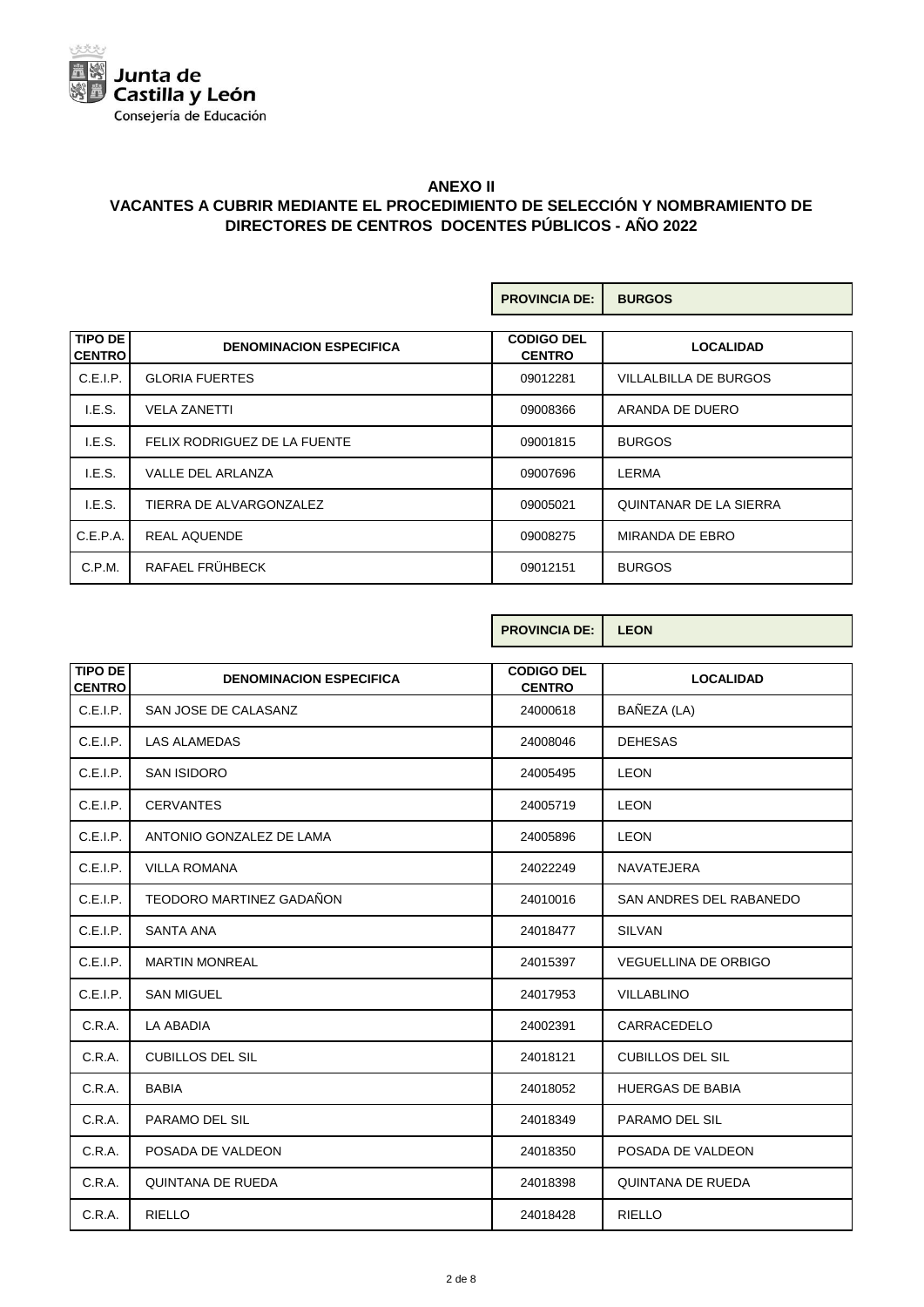

|                                 |                                | <b>PROVINCIA DE:</b>               | <b>LEON</b>                    |
|---------------------------------|--------------------------------|------------------------------------|--------------------------------|
| <b>TIPO DE</b><br><b>CENTRO</b> | <b>DENOMINACION ESPECIFICA</b> | <b>CODIGO DEL</b><br><b>CENTRO</b> | <b>LOCALIDAD</b>               |
| C.R.A.                          | <b>VEGA DEL ESLA</b>           | 24018027                           | TORAL DE LOS GUZMANES          |
| C.R.A.                          | <b>SANTA BARBARA</b>           | 24012025                           | <b>TORRE DEL BIERZO</b>        |
| C.R.A.                          | <b>TREMOR DE ARRIBA</b>        | 24018490                           | <b>TREMOR DE ARRIBA</b>        |
| C.R.A.                          | <b>VALLE DEL BOEZA</b>         | 24018040                           | <b>VENTAS DE ALBARES (LAS)</b> |
| C.R.A.                          | <b>VILLAGER DE LACIANA</b>     | 24018180                           | <b>VILLAGER DE LACIANA</b>     |
| C.R.A.                          | <b>RUTA DE LA PLATA</b>        | 24018064                           | <b>VILLAQUEJIDA</b>            |
| I.E.S.                          | <b>LEGIO VII</b>               | 24005987                           | <b>LEON</b>                    |
| I.E.S.                          | ORDOÑO II                      | 24006049                           | <b>LEON</b>                    |
| I.E.S.                          | <b>ERAS DE RENUEVA</b>         | 24017904                           | <b>LEON</b>                    |
| I.E.S.                          | <b>VIRGEN DE LA ENCINA</b>     | 24008411                           | <b>PONFERRADA</b>              |
| I.E.S.                          | <b>EUROPA</b>                  | 24017916                           | <b>PONFERRADA</b>              |
| I.E.S.                          | LA GANDARA                     | 24016912                           | <b>TORENO</b>                  |
| C.E.P.A.                        | <b>LYDA</b>                    | 24017928                           | <b>ASTORGA</b>                 |

|                                 |                                | <b>PROVINCIA DE:</b>               | <b>PALENCIA</b>               |
|---------------------------------|--------------------------------|------------------------------------|-------------------------------|
| <b>TIPO DE</b><br><b>CENTRO</b> | <b>DENOMINACION ESPECIFICA</b> | <b>CODIGO DEL</b><br><b>CENTRO</b> | <b>LOCALIDAD</b>              |
| C.E.I.P.                        | CASTILLA Y LEON                | 34000013                           | AGUILAR DE CAMPOO             |
| C.E.I.P.                        | ANACLETO OREJON                | 34000189                           | <b>ASTUDILLO</b>              |
| C.E.I.P.                        | LA VALDAVIA                    | 34000475                           | <b>BUENAVISTA DE VALDAVIA</b> |
| C.E.I.P.                        | SANTIAGO APOSTOL               | 34000505                           | CALZADA DE LOS MOLINOS        |
| C.E.I.P.                        | <b>MARQUES DE SANTILLANA</b>   | 34000529                           | CARRION DE LOS CONDES         |
| C.E.I.P.                        | REYES CATOLICOS                | 34000876                           | <b>DUEÑAS</b>                 |
| C.E.I.P.                        | <b>AVE MARIA</b>               | 34001728                           | <b>PALENCIA</b>               |
| C.E.I.P.                        | <b>BUENOS AIRES</b>            | 34003026                           | <b>PALENCIA</b>               |
| C.E.I.P.                        | <b>JUAN MENA</b>               | 34001418                           | <b>PALENCIA</b>               |
| C.E.I.P.                        | <b>MODESTO LAFUENTE</b>        | 34001406                           | <b>PALENCIA</b>               |
| C.E.I.P.                        | <b>PAN Y GUINDAS</b>           | 34003257                           | <b>PALENCIA</b>               |
| C.E.I.P.                        | <b>ALONSO BERRUGUETE</b>       | 34002010                           | PAREDES DE NAVA               |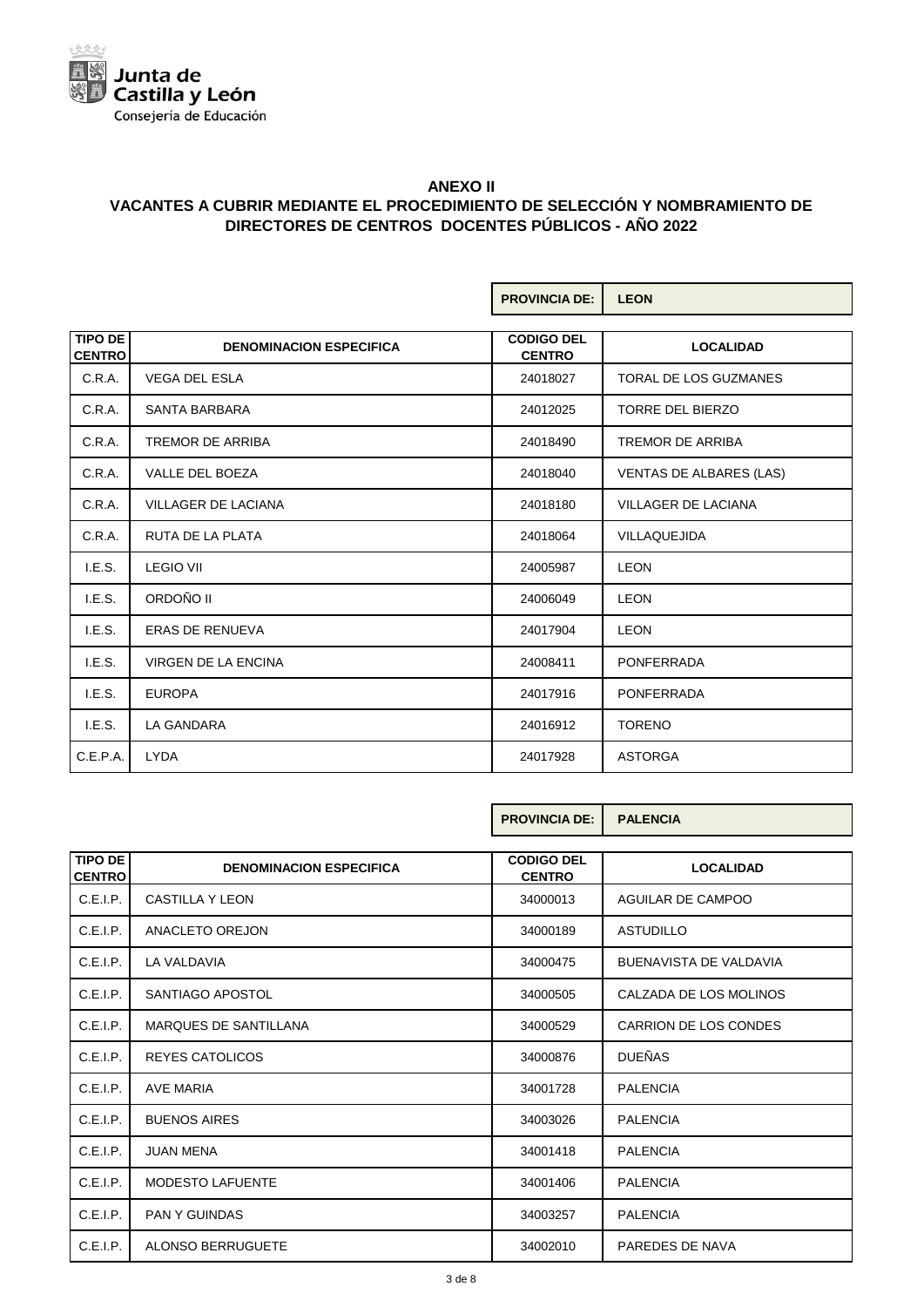

|                                 |                                | <b>PROVINCIA DE:</b>               | <b>PALENCIA</b>            |
|---------------------------------|--------------------------------|------------------------------------|----------------------------|
| <b>TIPO DE</b><br><b>CENTRO</b> | <b>DENOMINACION ESPECIFICA</b> | <b>CODIGO DEL</b><br><b>CENTRO</b> | <b>LOCALIDAD</b>           |
| C.E.I.P.                        | <b>VILLA Y TIERRA</b>          | 34002231                           | SALDAÑA                    |
| C.R.A.                          | <b>CAMPOS DE CASTILLA</b>      | 34003804                           | <b>BECERRIL DE CAMPOS</b>  |
| I.E.S.O.                        | MONTAÑA PALENTINA              | 34003890                           | <b>CERVERA DE PISUERGA</b> |
| I.E.S.                          | ALONSO BERRUGUETE              | 34001911                           | <b>PALENCIA</b>            |
| I.E.S.                          | VIRGEN DE LA CALLE             | 34001901                           | <b>PALENCIA</b>            |
| C.E.P.A.                        | <b>VILLA DE GUARDO</b>         | 34003646                           | <b>GUARDO</b>              |
| E.A.                            | <b>MARIANO TIMON</b>           | 34001959                           | <b>PALENCIA</b>            |

**PROVINCIA DE: SALAMANCA**

| <b>TIPO DE</b><br><b>CENTRO</b> | <b>DENOMINACION ESPECIFICA</b>     | <b>CODIGO DEL</b><br><b>CENTRO</b> | <b>LOCALIDAD</b>        |
|---------------------------------|------------------------------------|------------------------------------|-------------------------|
| C.E.I.P.                        | MARIA DIAZ MUÑOZ                   | 37000930                           | <b>BEJAR</b>            |
| C.E.I.P.                        | MARQUES DE VALERO                  | 37000942                           | <b>BEJAR</b>            |
| C.E.I.P.                        | <b>ISABEL REINA DE CASTILLA</b>    | 37013781                           | CARBAJOSA DE LA SAGRADA |
| C.E.I.P.                        | PABLO PICASSO                      | 37013511                           | CARBAJOSA DE LA SAGRADA |
| C.E.I.P.                        | <b>MIROBRIGA</b>                   | 37008761                           | <b>CIUDAD RODRIGO</b>   |
| C.E.I.P.                        | <b>BUENOS AIRES/GABRIEL MARTIN</b> | 37008783                           | <b>SALAMANCA</b>        |
| C.E.I.P.                        | <b>CAMPO CHARRO</b>                | 37008621                           | <b>SALAMANCA</b>        |
| C.E.I.P.                        | FILIBERTO VILLALOBOS               | 37005241                           | <b>SALAMANCA</b>        |
| C.E.I.P.                        | <b>JUAN DEL ENZINA</b>             | 37005228                           | <b>SALAMANCA</b>        |
| C.E.I.P.                        | <b>MELENDEZ VALDES</b>             | 37013471                           | <b>SALAMANCA</b>        |
| C.E.I.P.                        | NICOLAS RODRIGUEZ ANICETO          | 37005320                           | <b>SALAMANCA</b>        |
| C.E.I.P.                        | <b>SAN MATEO</b>                   | 37005381                           | <b>SALAMANCA</b>        |
| C.E.I.P.                        | MIGUEL HERNANDEZ                   | 37008291                           | SANTA MARTA DE TORMES   |
| C.E.I.P.                        | <b>SAN BLAS</b>                    | 37008643                           | SANTA MARTA DE TORMES   |
| C.E.I.P.                        | PIEDRA DE ARTE                     | 37007298                           | <b>VILLAMAYOR</b>       |
| C.E.I.P.                        | VILLA DE FELIPE II                 | 37007687                           | VILLORUELA              |
| C.R.A.                          | <b>CAMPO DE SALAMANCA</b>          | 37009428                           | <b>BARBADILLO</b>       |

C.R.A. CAÑADA REAL 37009477 CANTARACILLO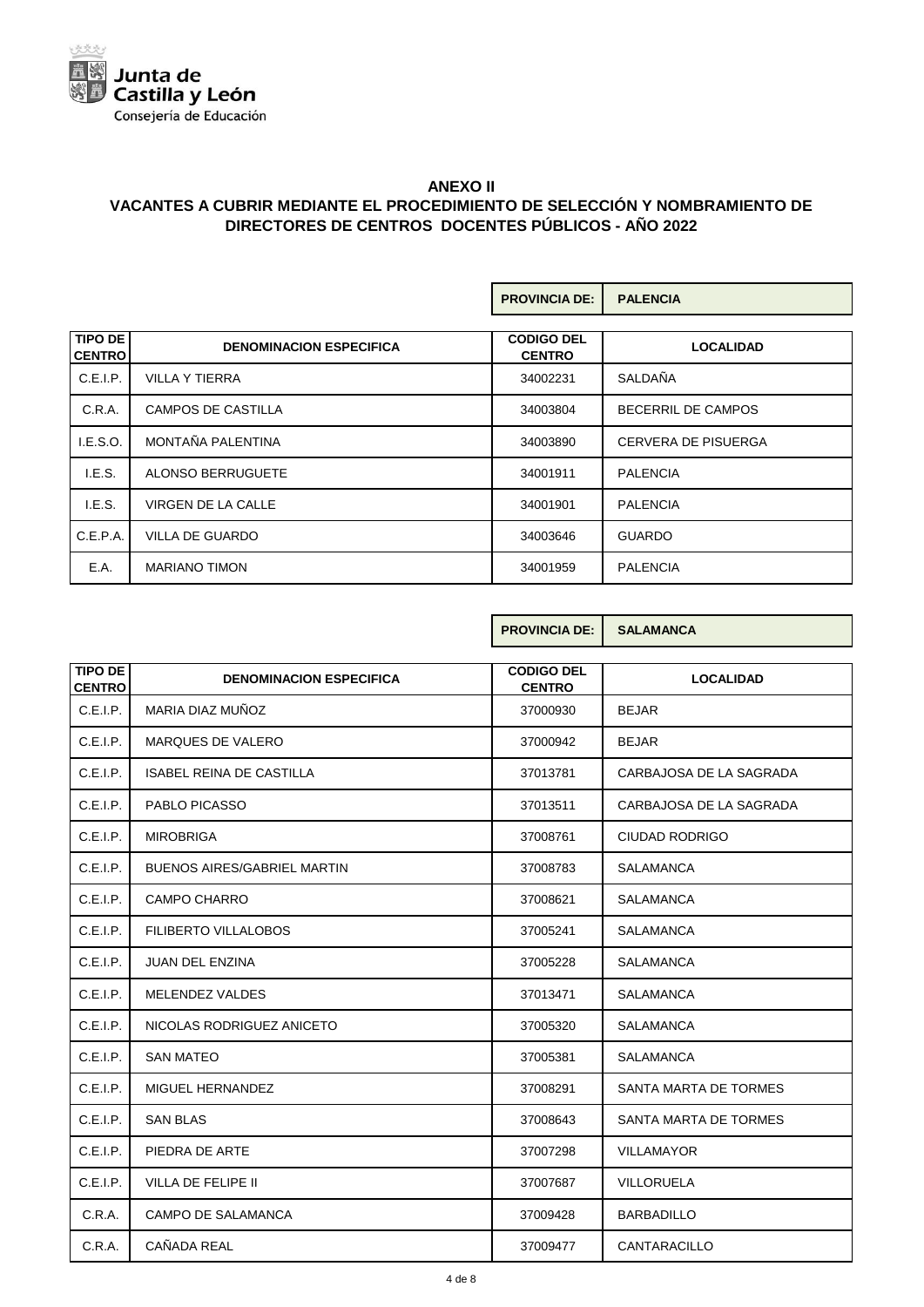

|                                 |                                | <b>PROVINCIA DE:</b>               | <b>SALAMANCA</b>        |
|---------------------------------|--------------------------------|------------------------------------|-------------------------|
| <b>TIPO DE</b><br><b>CENTRO</b> | <b>DENOMINACION ESPECIFICA</b> | <b>CODIGO DEL</b><br><b>CENTRO</b> | <b>LOCALIDAD</b>        |
| C.R.A.                          | LOS ROBLES                     | 37009878                           | <b>LEDRADA</b>          |
| C.R.A.                          | PEÑA DE FRANCIA                | 37009556                           | MAILLO (EL)             |
| C.R.A.                          | <b>ALTO AGUEDA</b>             | 37009568                           | <b>NAVASFRIAS</b>       |
| C.R.A.                          | RUTA DE LA PLATA               | 37004984                           | PUERTO DE BEJAR         |
| C.R.A.                          | <b>LLANOGRANDE</b>             | 37009623                           | <b>VALDECARROS</b>      |
| C.R.A.                          | RIO AGUEDA                     | 37009659                           | <b>VILLAR DE CIERVO</b> |
| I.E.S.                          | <b>SENARA</b>                  | 37010017                           | <b>BABILAFUENTE</b>     |
| I.E.S.                          | FEDERICO GARCIA BERNALT        | 37005939                           | <b>SALAMANCA</b>        |
| I.E.S.                          | LUCIA DE MEDRANO               | 37005861                           | <b>SALAMANCA</b>        |
| I.E.S.                          | <b>CALISTO Y MELIBEA</b>       | 37009283                           | SANTA MARTA DE TORMES   |

Г

|                                 |                                | <b>PROVINCIA DE:</b>               | <b>SEGOVIA</b>               |
|---------------------------------|--------------------------------|------------------------------------|------------------------------|
| <b>TIPO DE</b><br><b>CENTRO</b> | <b>DENOMINACION ESPECIFICA</b> | <b>CODIGO DEL</b><br><b>CENTRO</b> | <b>LOCALIDAD</b>             |
| C.E.I.P.                        | <b>CARDENAL CISNEROS</b>       | 40000422                           | <b>BOCEGUILLAS</b>           |
| C.E.I.P.                        | <b>LOS ARENALES</b>            | 40000549                           | CANTALEJO                    |
| C.E.I.P.                        | <b>ERESMA</b>                  | 40004464                           | <b>SEGOVIA</b>               |
| C.E.I.P.                        | FRAY JUAN DE LA CRUZ           | 40003344                           | <b>SEGOVIA</b>               |
| C.E.I.P.                        | <b>SAN JOSE</b>                | 40008433                           | <b>SEGOVIA</b>               |
| C.E.I.P.                        | LAS CAÑADAS                    | 40004981                           | <b>TRESCASAS</b>             |
| C.R.A.                          | <b>AYLLON</b>                  | 40004956                           | <b>AYLLON</b>                |
| C.R.A.                          | <b>EL PINAR</b>                | 40004971                           | NAVAS DE ORO                 |
| C.R.A.                          | <b>EL OLMAR</b>                | 40004865                           | <b>OLOMBRADA</b>             |
| C.R.A.                          | <b>LOS LLANOS</b>              | 40004920                           | VALVERDE DEL MAJANO          |
| C.E.O.                          | <b>MIRADOR DE LA SIERRA</b>    | 40004932                           | <b>VILLACASTIN</b>           |
| I.E.S.                          | CATALINA DE LANCASTER          | 40004750                           | SANTA MARIA LA REAL DE NIEVA |
| I.E.S.                          | <b>MARIA MOLINER</b>           | 40003666                           | <b>SEGOVIA</b>               |
| C.E.P.A.                        | <b>MIGUEL DELIBES</b>          | 40005122                           | <b>BOCEGUILLAS</b>           |
| E.A.                            | CASA DE LOS PICOS              | 40003711                           | <b>SEGOVIA</b>               |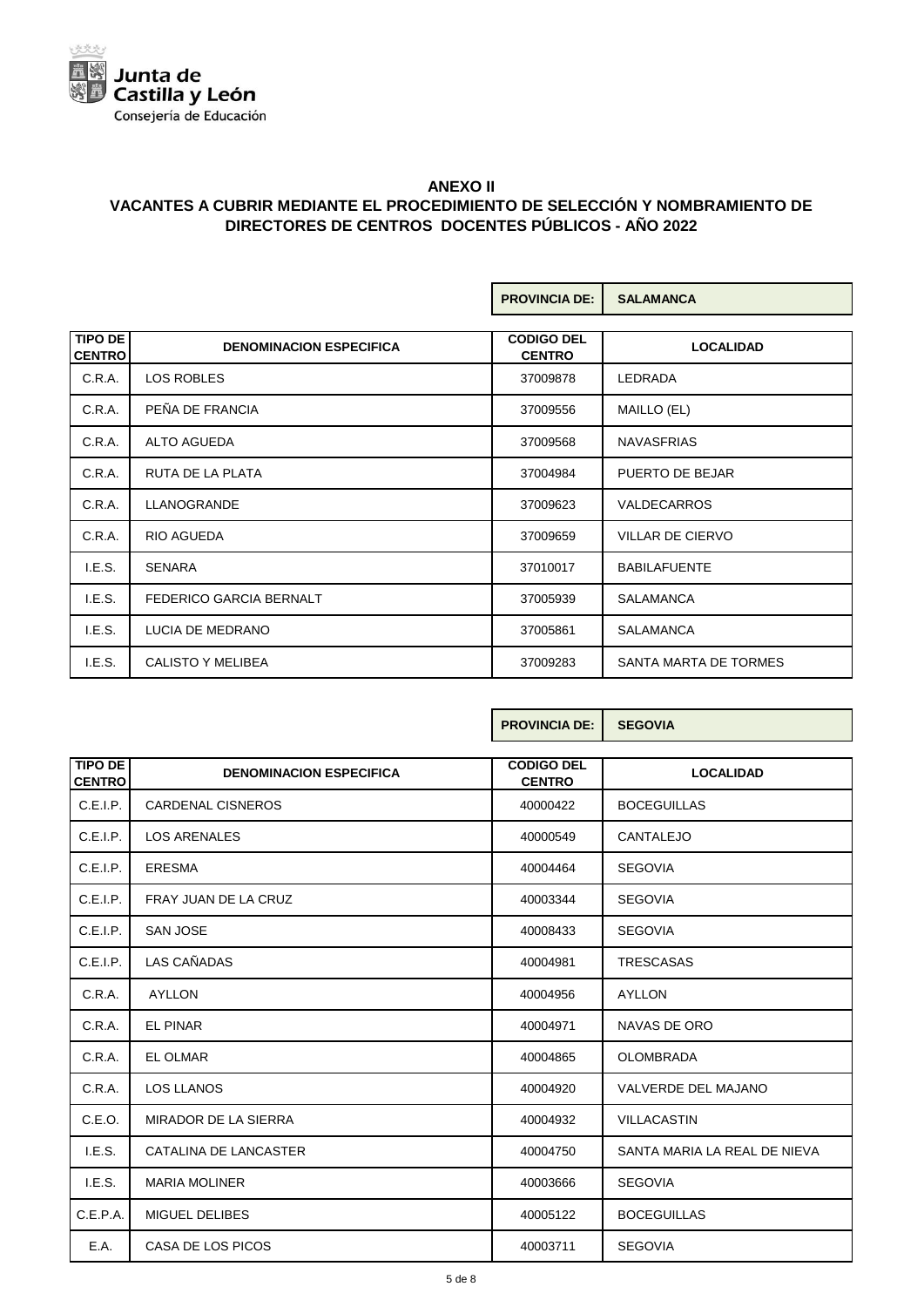

|                                     |                                | <b>PROVINCIA DE:</b>               | <b>SEGOVIA</b>   |
|-------------------------------------|--------------------------------|------------------------------------|------------------|
| <b>TIPO DE</b><br><b>I CENTRO I</b> | <b>DENOMINACION ESPECIFICA</b> | <b>CODIGO DEL</b><br><b>CENTRO</b> | <b>LOCALIDAD</b> |
| E.O.I.                              | ESCUELA OFICIAL DE IDIOMAS     | 40004580                           | <b>SEGOVIA</b>   |

**PROVINCIA DE: SORIA**

| <b>TIPO DE</b><br><b>I CENTRO I</b> | <b>DENOMINACION ESPECIFICA</b> | <b>CODIGO DEL</b><br><b>CENTRO</b> | <b>LOCALIDAD</b> |
|-------------------------------------|--------------------------------|------------------------------------|------------------|
| C.E.I.P.                            | <b>GERARDO DIEGO</b>           | 42007201                           | <b>GOLMAYO</b>   |
| C.E.I.P.                            | VIRGEN DE OLMACEDO             | 42001909                           | <b>OLVEGA</b>    |
| C.E.I.P.                            | <b>LAS PEDRIZAS</b>            | 42002719                           | <b>SORIA</b>     |
| C.E.I.P.                            | LOS DOCE LINAJES               | 42002574                           | <b>SORIA</b>     |
| C.R.A.                              | <b>CAMPOS DE GOMARA</b>        | 42003803                           | <b>GOMARA</b>    |
| I.E.S.                              | <b>POLITECNICO</b>             | 42002720                           | <b>SORIA</b>     |
| I.E.S.                              | VIRGEN DEL ESPINO              | 42002744                           | <b>SORIA</b>     |
| C.E.P.A.                            | <b>PINARES</b>                 | 42007110                           | <b>VINUESA</b>   |

|                |                                | <b>PROVINCIA DE:</b>               | <b>VALLADOLID</b>      |  |  |
|----------------|--------------------------------|------------------------------------|------------------------|--|--|
| <b>TIPO DE</b> |                                |                                    |                        |  |  |
| <b>CENTRO</b>  | <b>DENOMINACION ESPECIFICA</b> | <b>CODIGO DEL</b><br><b>CENTRO</b> | <b>LOCALIDAD</b>       |  |  |
| C.E.I.P.       | <b>SAN CRISTOBAL</b>           | 47000259                           | <b>BOECILLO</b>        |  |  |
| C.E.I.P.       | <b>TERESA REVILLA</b>          | 47000981                           | <b>FRESNO EL VIEJO</b> |  |  |
| C.E.I.P.       | NTRA. SRA. DE LAS MERCEDES     | 47001329                           | MEDINA DEL CAMPO       |  |  |
| C.E.I.P.       | <b>TIERRA DE PINARES</b>       | 47001559                           | <b>MOJADOS</b>         |  |  |
| C.E.I.P.       | ROSA CHACEL                    | 47001585                           | MONTEMAYOR DE PILILLA  |  |  |
| C.E.I.P.       | EL PRADO                       | 47003052                           | <b>VALDESTILLAS</b>    |  |  |
| C.E.I.P.       | ANTONIO GARCIA QUINTANA        | 47006624                           | VALLADOLID             |  |  |
| C.E.I.P.       | CRISTOBAL COLON                | 47003210                           | VALLADOLID             |  |  |
| C.E.I.P.       | <b>EL PERAL</b>                | 47011401                           | VALLADOLID             |  |  |
| C.E.I.P.       | <b>GONZALO DE BERCEO</b>       | 47006454                           | VALLADOLID             |  |  |
| C.E.I.P.       | <b>IGNACIO MARTIN BARO</b>     | 47007033                           | VALLADOLID             |  |  |
| C.E.I.P.       | <b>JORGE GUILLEN</b>           | 47005899                           | VALLADOLID             |  |  |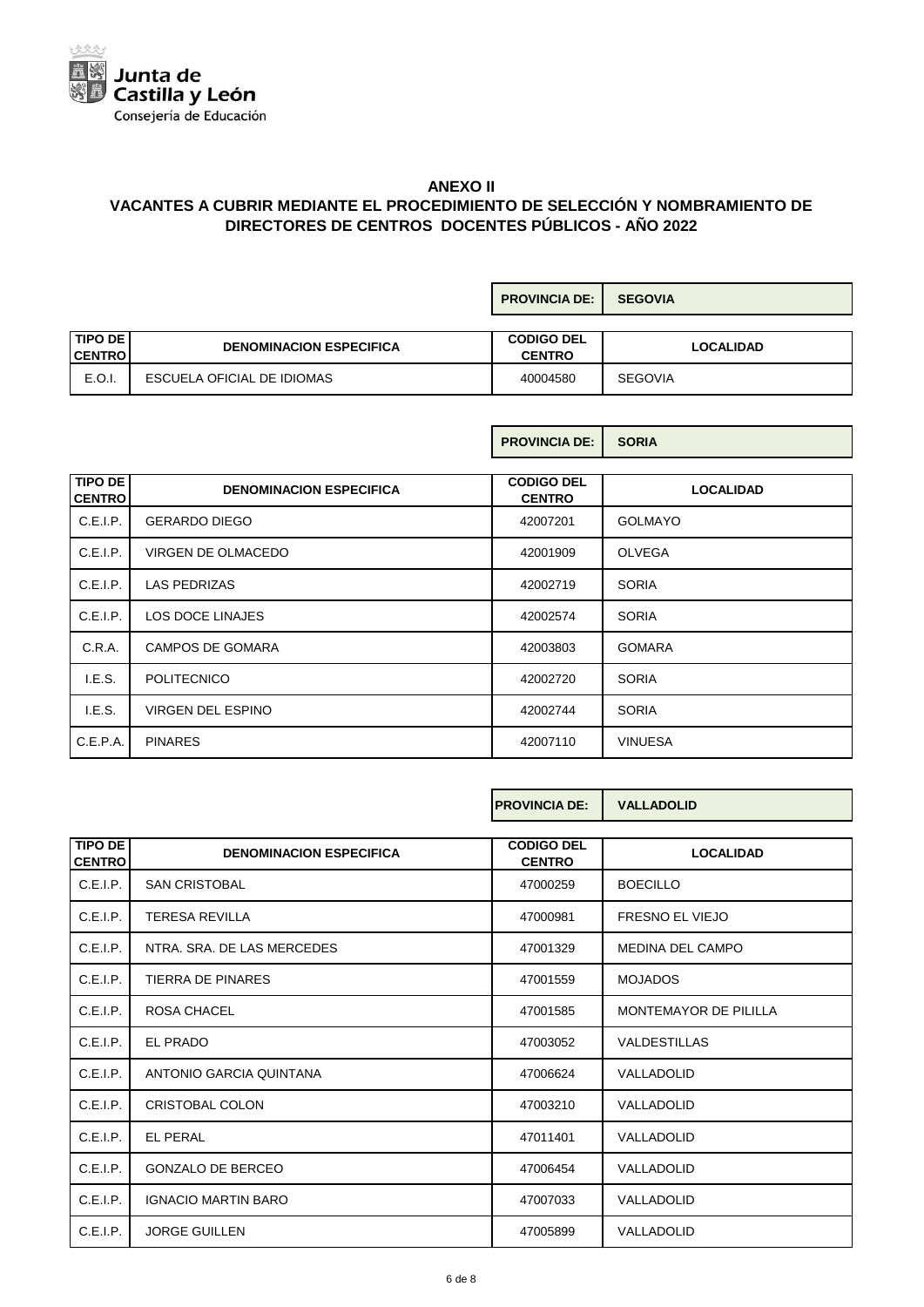

|                                 |                                               | <b>PROVINCIA DE:</b>               | <b>VALLADOLID</b>          |
|---------------------------------|-----------------------------------------------|------------------------------------|----------------------------|
|                                 |                                               |                                    |                            |
| <b>TIPO DE</b><br><b>CENTRO</b> | <b>DENOMINACION ESPECIFICA</b>                | <b>CODIGO DEL</b><br><b>CENTRO</b> | <b>LOCALIDAD</b>           |
| C.E.I.P.                        | PABLO PICASSO                                 | 47006077                           | VALLADOLID                 |
| C.E.I.P.                        | PARQUE ALAMEDA                                | 47007574                           | VALLADOLID                 |
| C.E.I.P.                        | PEDRO GOMEZ BOSQUE                            | 47006879                           | VALLADOLID                 |
| C.E.I.P.                        | PONCE DE LEON                                 | 47006557                           | VALLADOLID                 |
| C.E.I.P.                        | <b>VICENTE ALEIXANDRE</b>                     | 47006107                           | VALLADOLID                 |
| C.E.I.P.                        | CAÑO DORADO                                   | 47011280                           | <b>ZARATAN</b>             |
| C.R.A.                          | TIERRAS DE MEDINA                             | 47006971                           | <b>BOBADILLA DEL CAMPO</b> |
| C.R.A.                          | <b>ENTREVIÑAS</b>                             | 47007151                           | <b>FUENSALDAÑA</b>         |
| C.E.O.                          | <b>BOECILLO</b>                               | 47011607                           | <b>BOECILLO</b>            |
| I.E.S.O.                        | PINARES DE PEDRAJAS                           | 47011221                           | PEDRAJAS DE SAN ESTEBAN    |
| I.E.S.                          | ALFONSO VI                                    | 47005991                           | <b>OLMEDO</b>              |
| I.E.S.                          | <b>CONDE LUCANOR</b>                          | 47007197                           | PEÑAFIEL                   |
| I.E.S.                          | ALEJANDRIA                                    | 47011188                           | <b>TORDESILLAS</b>         |
| I.E.S.                          | <b>ARCA REAL</b>                              | 47007021                           | VALLADOLID                 |
| I.E.S.                          | <b>DELICIAS</b>                               | 47004913                           | VALLADOLID                 |
| LE.S.                           | LA MERCED                                     | 47004706                           | VALLADOLID                 |
| I.E.S.                          | <b>EMILIO FERRARI</b>                         | 47004585                           | VALLADOLID                 |
| LE.S.                           | <b>JORGE GUILLEN</b>                          | 47005322                           | VILLALON DE CAMPOS         |
| E.A.                            | ESCUELA DE ARTE Y SUPERIOR DE C. Y R. DE B.C. | 47004858                           | VALLADOLID                 |

|                          |                                | <b>PROVINCIA DE:</b>               | <b>ZAMORA</b>           |
|--------------------------|--------------------------------|------------------------------------|-------------------------|
| TIPO DE<br><b>CENTRO</b> | <b>DENOMINACION ESPECIFICA</b> | <b>CODIGO DEL</b><br><b>CENTRO</b> | <b>LOCALIDAD</b>        |
| C.E.I.P.                 | <b>MATILDE LEDESMA</b>         | 49000157                           | ALMEIDA DE SAYAGO       |
| C.E.I.P.                 | <b>EL PINAR</b>                | 49007620                           | <b>BENAVENTE</b>        |
| C.E.I.P.                 | <b>IGNACIO SARDA</b>           | 49000133                           | CARBAJALES DE ALBA      |
| C.E.I.P.                 | TUELA- BIBEY                   | 49002041                           | <b>LUBIAN</b>           |
| C.E.I.P.                 | MORALES DEL VINO               | 49010722                           | <b>MORALES DEL VINO</b> |
| C.E.I.P.                 | <b>MAGDALENA ULLOA</b>         | 49004497                           | <b>TORO</b>             |